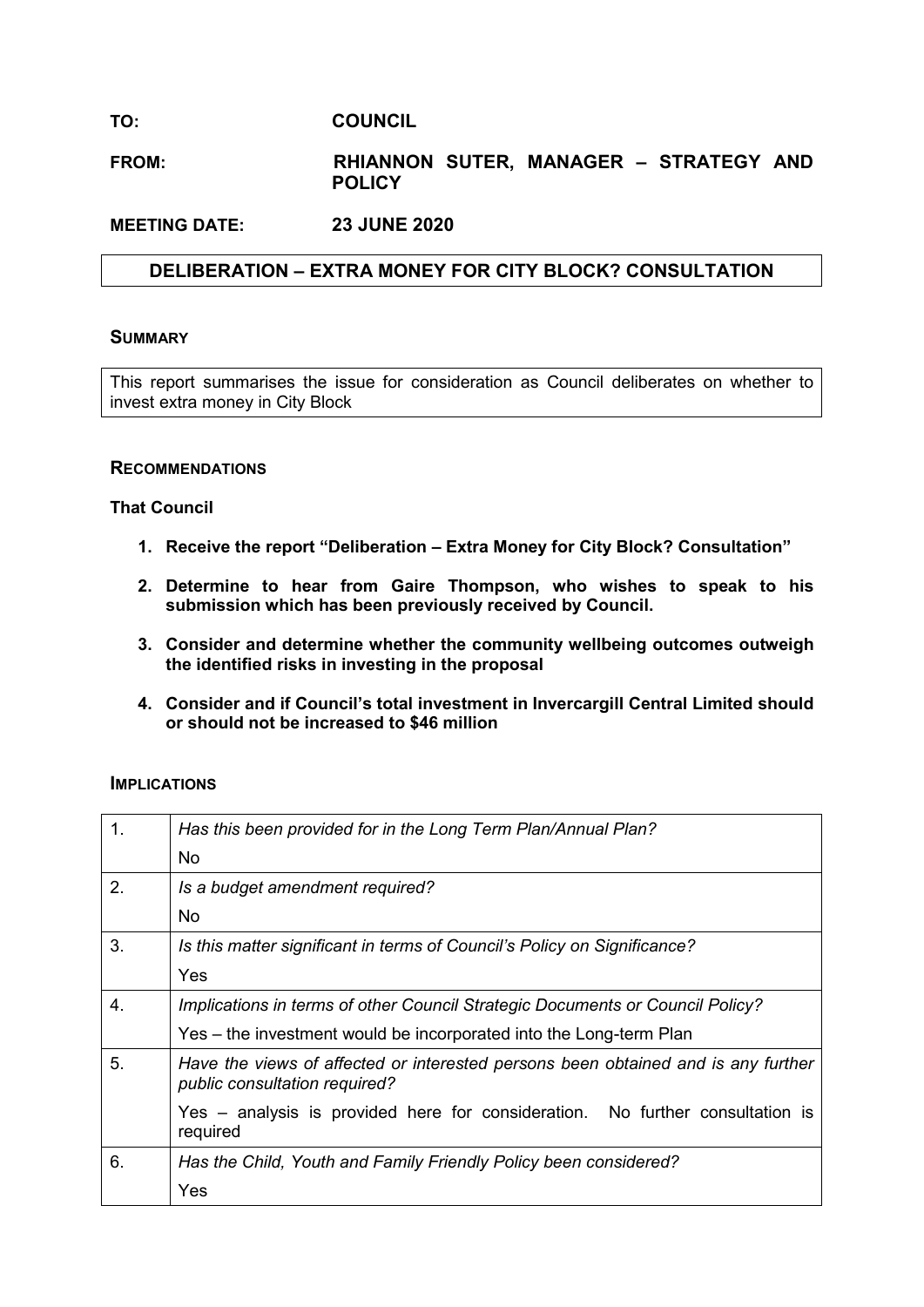### **FINANCIAL IMPLICATIONS**

This consultation has sought the public's input on whether to invest extra into City Block resulting in a total \$46 million investment. This incorporates \$20m initial investment and \$5m contingency, as well as an additional \$5m originally allowed for design changes and an additional \$16m investment.

This investment would be loan funded and financial analysis shows the investment will be manageable in line with the financial strategy and within the Council's debt ceiling. The additional impact on rates will be limited due to favourable costs of borrowing. There may be an impact on the commencement or timing of other projects in order to continue to manage debt prudently.

This report should be read alongside the report *City Block Development Due Diligence, 9 August 2019*.

# **LEGISLATIVE CONSIDERATIONS**

The Local Government Act 2002 (the Act) provides that the purpose of local government is to enable democratic local decision-making and action by, and on behalf of, communities and to promote the social, economic, environmental, and cultural wellbeing of communities in the present and for the future.

When making decisions, Council must have regard to the principles relating to local authorities established in section 14 of the Act. Council should be particularly aware of subsections (f) and (fa) which provide:

- A local authority should undertake any commercial transactions in accordance with sound business practices; and
- A local authority should periodically
	- $\circ$  Assess the expected returns to the authority from investing in, or undertaking, a commercial activity; and
	- o Satisfy itself that the expected returns are likely to outweigh the risks inherent in the investment or activity.

Council held hearings on the submissions at its meeting of 17 June 2020. The views of the community are important to help Council to determine whether the expected returns to the social, economic and cultural wellbeing of the community from the proposed investment, outweigh the risks of being involved in a commercial venture of this nature.

# **BACKGROUND**

In August 2019 Council determined to invest \$25 million (including \$5 million contingency) into City Block through Invercargill City Holdings Limited. A further \$ 5 million was set aside for design changes. Negotiations with other development partners did not result in design changes.

Following withdrawal by an investor, there was a funding shortfall and Council was requested by the developer Invercargill Central Limited to make a further investment to meet this shortfall. The developer indicated to Council that without further investment from Council the project was unlikely to proceed.

On 18 May 2020 Council determined to consult on whether to make a further investment of \$16 million, in addition to repurposing of the \$5 million set aside for design changes resulting in a total investment in Invercargill Central Limited of \$46 million.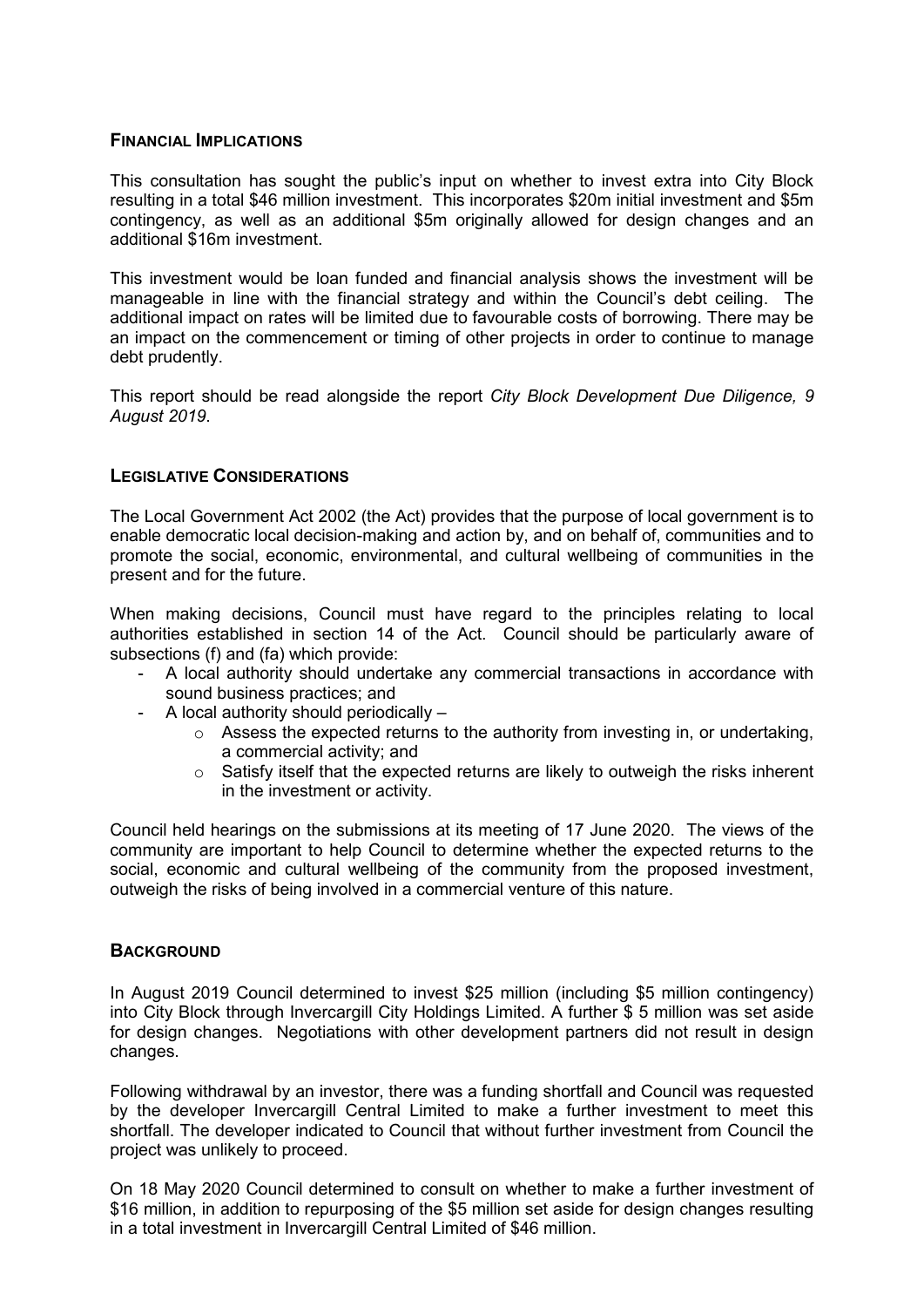Consultation was undertaken between 19 May and 12 June 2020. 462 submissions were received during this consultation, in comparison with 673 submissions received during the previous consultation in 2019.

Council held hearings on the submissions at the meeting of 17 June 2020. Due to a technological error Council was not aware that Mr Gaire Thompson wished to speak at the time of the hearings on 17 June 2020. It is therefore recommended that Council hear his submission at the time of deliberations.

The views of the community are important to help Council to determine whether the expected returns to the social, economic and cultural wellbeing of the community from the proposed investment, outweigh the risks of being involved in a commercial venture of this nature.

This report has been completed as a result of the submissions heard to assist with deliberations. The recommended motions (if passed) will be put forward as motions to the Council meeting on 29 June 2020 for decision.

### **THE OPTIONS**

### **OPTION ONE**

Invest an additional \$21m in the City Block redevelopment project, bringing the total Council investment to \$46m.This comprises the original \$20m investment, the \$5m for contingency and a repurposing of the \$5m for design consulted on in August 2019 and a further \$16m to cover the funding shortfall. This would allow the project to continue with the current scope and scale. No further rates increase is anticipated due to changes in the cost of borrowing.

### **OPTION TWO**

Do not invest additional funding. Keep the investment at \$25m. This comprises the \$25m consulted on in August 2019, including the \$5m allowed for contingency, but does not include the \$5m consulted on for design changes. Developers would have to manage the impact of this on the development and/or other funders. The developer has indicated that at this level of investment the project is unlikely to be able to proceed. No rates increase.

### **OPTION THREE**

Repurpose the additional \$5m identified for design changes as a contribution of additional investment. The total investment would be \$30m. There would be a shortfall of \$16m for the project. Developers would have to manage the impact of this on the development and/ or other funders. The developer has indicated that at this level of investment the project is unlikely to be able to proceed. No further rates increase is anticipated due to changes in the cost of borrowing.

The Council's preferred option is Option one.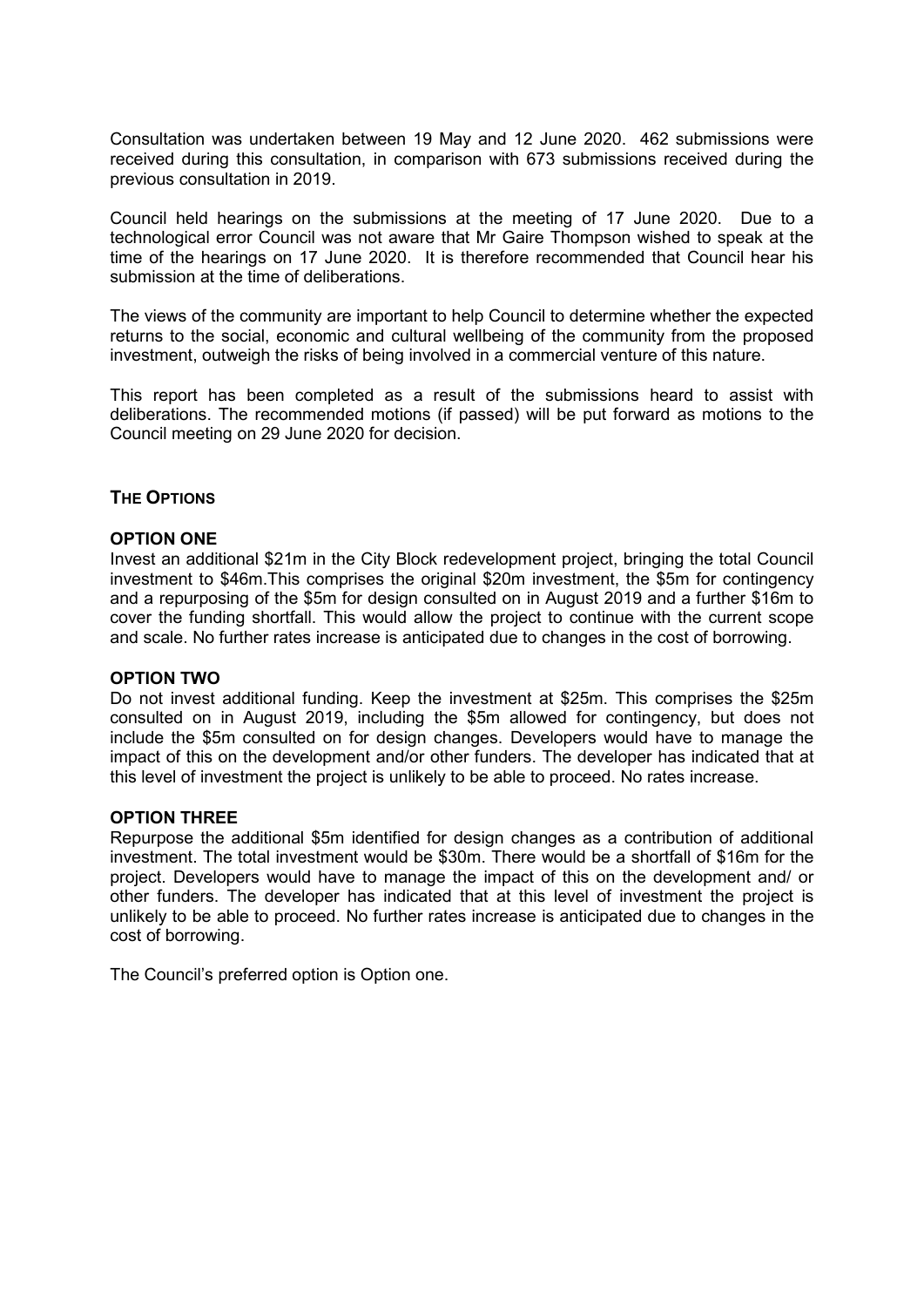# **CONSIDERATION OF SUBMISSIONS**

Officers have considered the submissions received and provide the following analysis to assist the Council's debate.

Four groups have emerged from the submission process:

- Those who support Council's additional proposed investment;
- Those who support the development and want to see it happen, but oppose further investment (either any further investment at all, or any investment beyond \$30 million)
- Those who do not support further investment and also wish to state their opposition to Council being involved in the City Block development at all.
- Those who have neither supported nor opposed the proposal, but have raised points that they wish to have considered by Council when making its decision.

# *Options preferred by submitters*

- 60% of submitters preferred Option one that Council invest up to \$46 million in the City Block Development
- 18% of submitters preferred Option two that Council invest no further funds above the \$25 million already committed
- 8% of submitters preferred Option three, that Council should repurpose the \$5 million allocated for design changes but invest no further after that.
- 13% did not select an option. Of these approximately a third were opposed to the project in totality and/or stated that they believed the Council should not invest at all.

It is worth noting that a considerable number of those who wanted the Council investment kept to either \$25 million or \$30 million still wanted the project to happen.

Common amongst all submitters, whether they were opposed or supportive of the proposed investment, was the importance of a focus on community and what that could deliver to the City.

# *Submissions in support*

60% of submitters supported the additional further investment. In addition a significant proportion of those who preferred no increase in investment still strongly wanted the project to succeed. A number of submissions received in support were from parties representing multiple individuals including Commerce South, the Neighbouring Retail Group and the Ratepayers Association.

There were a number of themes within those submissions in support of the proposed investment. The top three recurring themes were:

- The project has come this far, demolition has commenced and that the project must be completed
- The City needs to move forward This is an investment for future generations
- The City needs heart The current state of the city centre is neglected, run down and in some cases derelict and that is effecting not only the economy but people's pride in their city.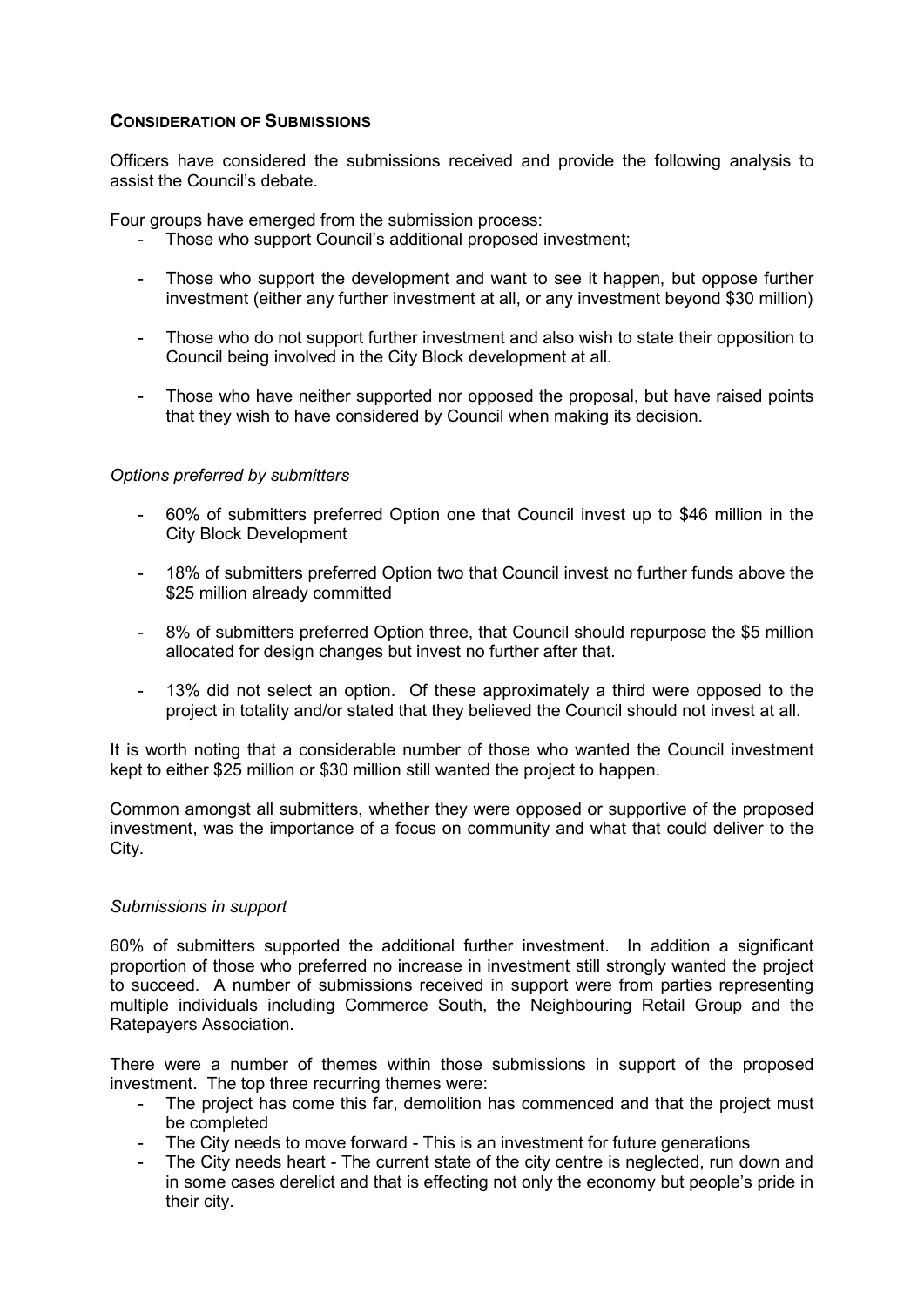By far the most often raised theme in submissions in support of the additional proposed investment, was that the project must be completed and that Council needed to do what was required to make this happen.

There was a sense of urgency in many submissions, with submitters impatient to see the project succeed and concerned that the city might be left with a hole in its centre.

Some submitters felt that previous indecision and poor decision making by Council have played a part in the challenges being experienced in the city centre and that the Council must act decisively now.

Many of the reasons given in support of additional investment were very similar to those raised in 2019:

*"These themes reflect wide held concerns with the state of the inner-City as it currently is. Submitters considered that importantly, a revitalised city centre is essential not only for Invercargill, but also for the greater Southland region and the image that we portray to visiting tourists… Common amongst submitters who were in favour of the investment was the belief that if previous decisions had led to a decline in the attractiveness of the city centre, good future decisions could reverse this trend. Themes from other submitters were in a similar vein to the three most common identified above. Submitters in support considered that the development will modernise the City, but also that the development had gotten to a stage where it is no longer a viable option for Council not to be involved."* 

Submitters raised the importance for the city to have a heart which is a vibrant, attractive, economically viable CBD. Many raised that people currently leave the city to shop and that for struggling retailers to survive this needs to be turned around. A covered mall would be a place where people could meet, as well as shop and eat.

Some submitters in support of the additional investment, felt that the impact of Covid-19 meant that this was even more important. Local government investment would help create jobs and support retail and hospitality.

### *Submissions in opposition*

Approximately 30% of submissions were in opposition to increased investment. It is less easy to give a firm figure for those in opposition to the increased investment, for two reasons:

- Many of those who preferred Option 2 and Option 3 still strongly wanted the project to go ahead. Some felt that private sector and/ or Central Government should be further explored.
- 13% of people did not select an option. For approximately a third, this was because they did not support the Council being involved in the project at all. Others provided written submissions which were supportive although they had not chosen an option.

Many of the factors raised in submissions in opposition were the same or very similar to those raised in 2019. Below is an excerpt from the 2019 deliberation report which is still very relevant.

*"By far the most common theme in opposition to Council's proposed investment was the objection to the use of rates and the associated rates increase. A number of submitters raised concern as to the impact of this proposal on them personally when they were on a*  fixed or low income. Some submitters expressed that they could not afford any further *increase in rates for a project that was not a core responsibility of Council. This viewpoint was shared by a number of submitters who opposed the use of public money to partially pay for a private investment.*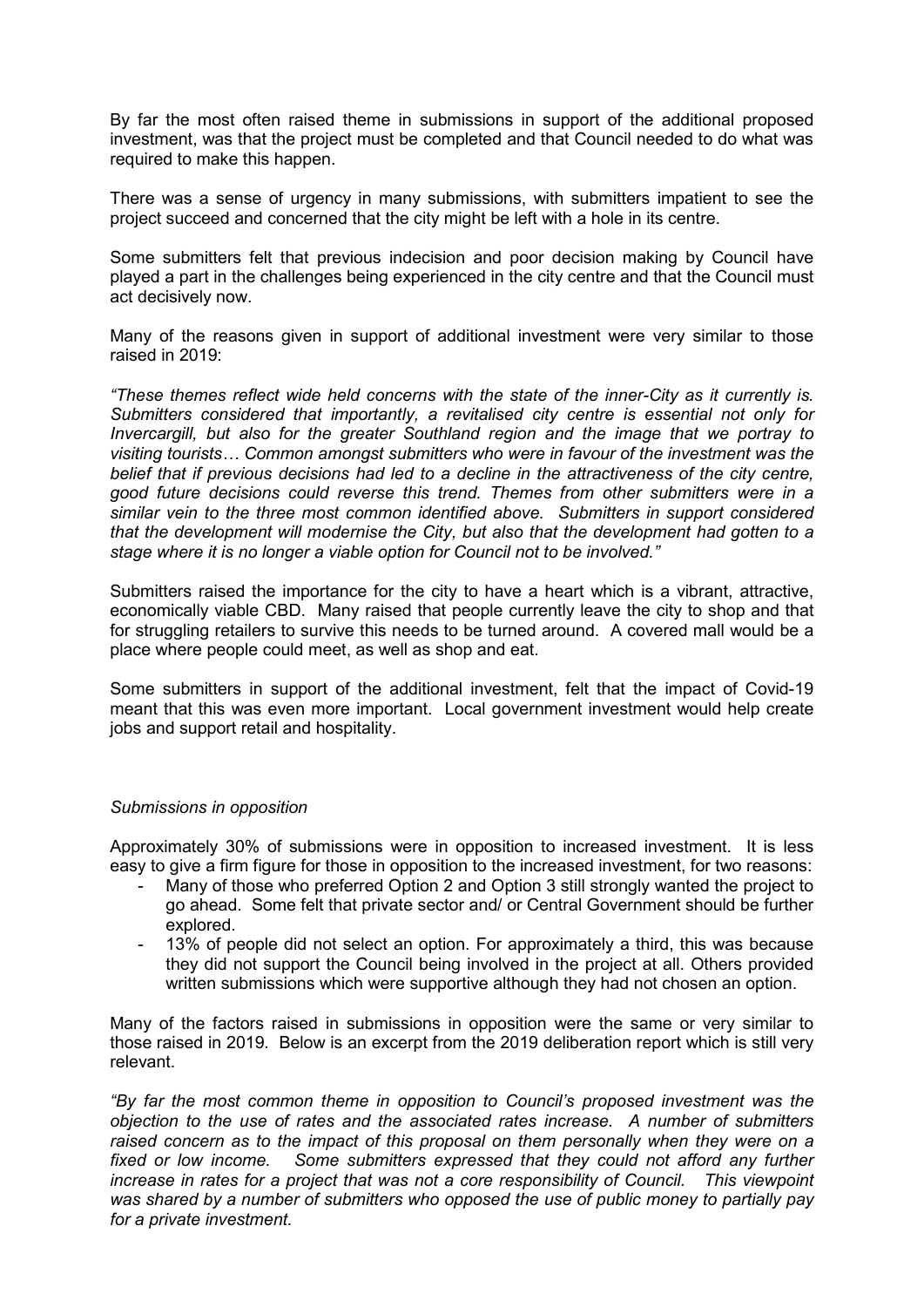*The concern inherent in these submissions over the proper use of public money flows through into the second theme; other projects are more important…These two themes; the inappropriate use of rates money resulting in a rates increase and the potential deferral or*  loss of more important Council infrastructure or community assets, were supported by the *third most common theme in the submissions, the development is not a good investment.* 

*Council has been questioned many times, both in the written and in verbal submissions, over the expected return on investment of this proposal. Submitters considered that there was*  little information to show that this investment was going to be financially viable and that, while *understanding the commercial sensitivity of the development, the information provided did not answer the questions the community would like to know in order to support the proposal.* 

*Many submitters who considered the development was not a good investment made reference to Council's prior investments. This indicates a level of mistrust in Council being involved in investments and will need to be carefully managed should Council determine to invest in the development."*

In this second consultation, some specific issues were raised repeatedly by those concerned as to the viability of the investment:

- The viability of a retail led model at a time when online shopping is becoming ever more popular and retail is already struggling in the city
- That local retailers will not be able to afford the higher rents, that other retailers who may have moved in have already invested in other projects and that those local retailers who do move into the mall will leave more empty buildings in other areas
- That the mall concept is outdated, with a high risk of a "zombie mall" with closed or never filled retail spaces
- Concern that if private sector investment cannot be found this indicates the model is not sound
- Concern that the slow sign up of leases is indicative of weak demand for retail space in the mall.

In addition to this there was significant concern about the impact of Covid-19. Some submitters felt that the forecast recession, combined with anticipated acceleration of online shopping habits meant that the project risk would be unacceptably increased. Others felt that the decision should at least be delayed until more was known about the economic impact of Covid-19.

Other increased risk factors raised included the impact of the potential closure of Tiwai and of changes to SIT's business model, on the population and disposable income of residents.

### *Other concerns*

A number of concerns were raised in some submissions, irrespective of whether the submission was in support or opposed to the proposal for further investment.

The ability of the project to deliver community wellbeing, including accessibility and public health outcomes, through good design of the space was raised by many submitters. The importance of a gathering space, including the option of green space was the most often raised design consideration. In addition a playground, arts projects, experiences for young people and accessibility were other design issues raised. Some hoped that pedestrianisation or other traffic management measures would be considered. Others felt that inclusion of accommodation would be important for community wellbeing.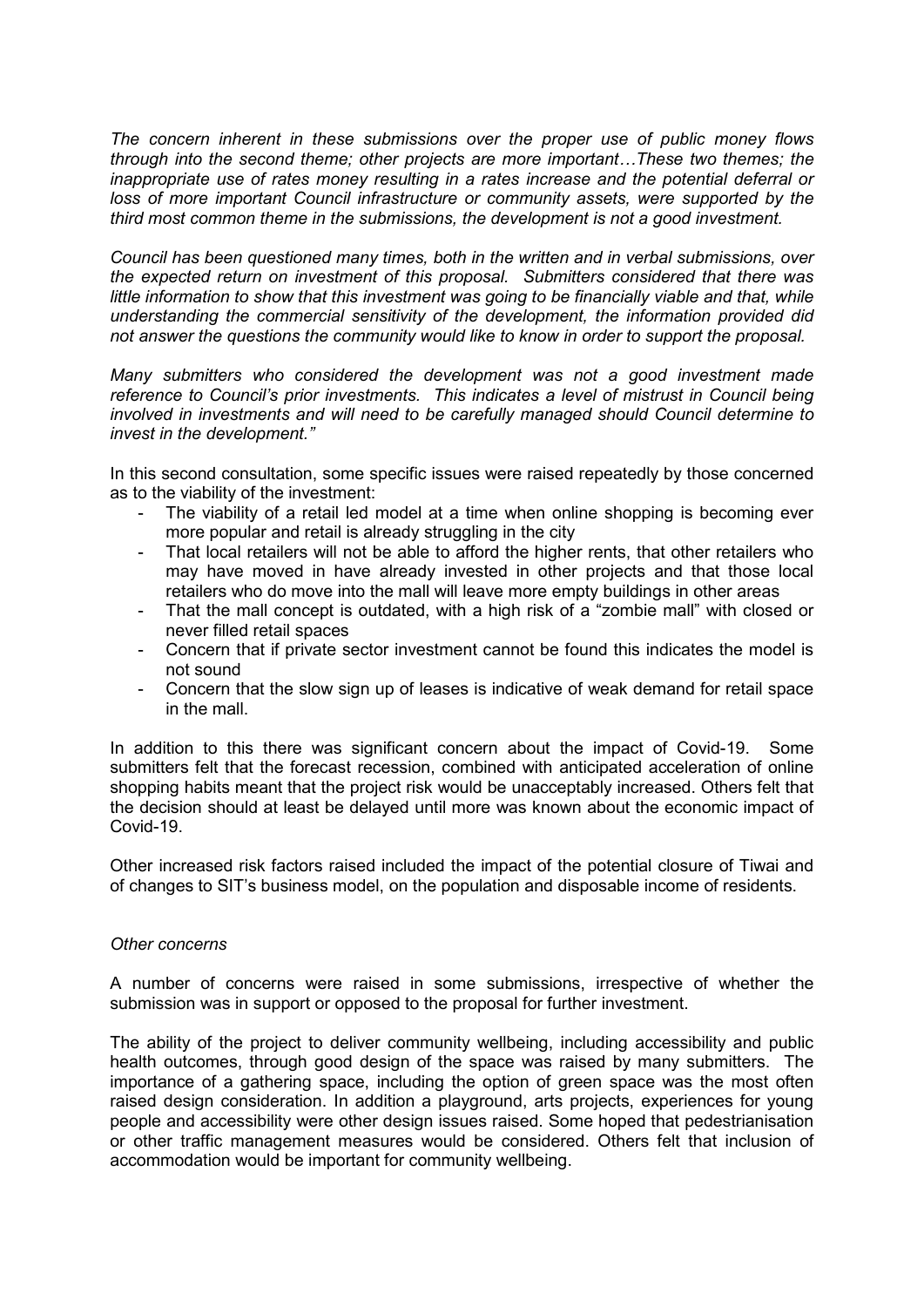Some supporters whether they were in support or opposed to additional investment, were concerned that this was not the last time Council would be required to make further investment.

# **OVERVIEW OF PROJECT FINANCIAL STRUCTURE AND RISK MANAGEMENT**

On 6 November 2018 Council resolved that its specific strategic intent for any Invercargill City Centre development were that it:

- was an attractor for people;
- was of sufficient size to accommodate the requirements of an anchor tenant;
- promoted rejuvenation of the City Centre more generally; and
- recognised the value heritage retention.

Council has noted that it was not been active in the development of the initial proposal for the inner city and this has resulted in constraints to fully align community wellbeing outcomes with the commercial objectives of the public private partnership; and that as part of its deliberations, acknowledged its desire for achievement of community wellbeing outcomes by allocating sufficient funds to the surrounding streetscape and has allocated a budget and commenced work to ensure that this occurs.

#### *Risks*

Council has identified a number of risks relating to the project, including potential increased risks as a result of Covid-19. Key risks include:

- Continued design changes require additional consents, amendments to be obtained
- Vibration damage risk to neighbouring buildings during demolition/ work in general
- Debris from the demolition fall to street/ neighbouring property
- Actual tender prices from contractor is higher than estimates risking viability
- Uncertainty on tenant demand/ no locked in tenants (major tenant especially)
- Banking covenants effect optimum staging for the site
- Disturbance
- Negative public perception due to financial burden on Council and the ratepayer
- Facility does not open when expected

In their decision regarding the resource consent the Commissioners noted at 10.1.11:

*The other major area of concern is the impact that this mall-type proposal will inevitably have on the remainder of the Business 1 Zone. We consider that the gravitational pull of this development will be great, with the consequence that there will be a reduction in functional amenity in other parts of the Business 1 Zone. That may impact on the economic viability of retention in other heritage elements in other blocks. In the end we do not consider that this concern is a concern that warrants influence in our assessment.* 

This is the strategic issue that has occupied the mind of Council and is reflected in the risks above.

The final words of the Commissioners echo the fundamental reason for investment in the project: *As this decision shows, the Panel considers that appropriate placemaking in Block II is essential to respect the role that that block plays in the city. The implementation of the proposal in conjunction with public infrastructure will provide many opportunities to further enliven and enhance the locality in ways that cannot be secured through the consent process. We have also identified other elements of the proposal that a worthy of reflection and re-consideration.*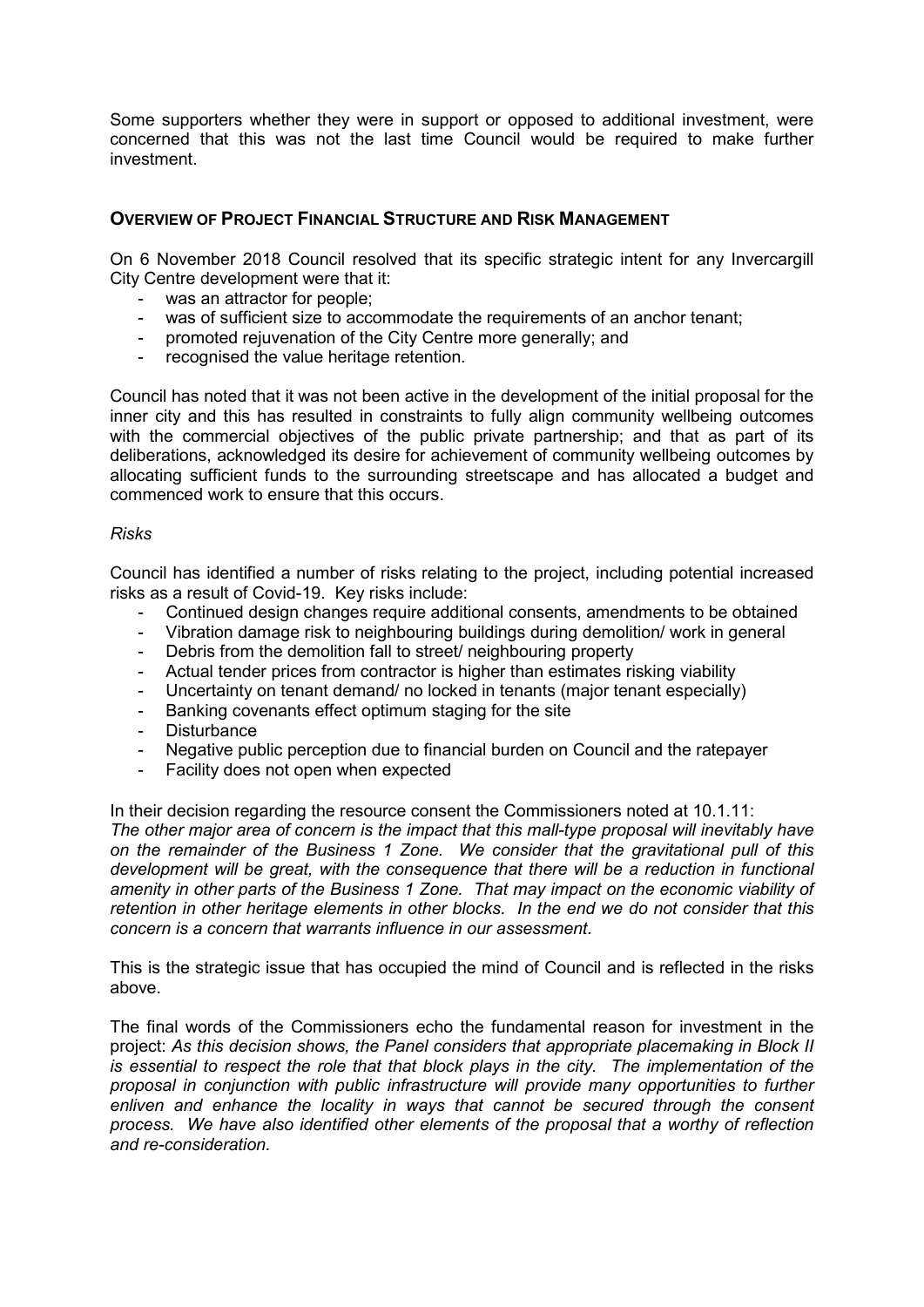# *Project Funding*

ICL is only completing stages 1-3. ICC/ICHL has previously invested in HWCP. HWCP has been progressing the development until ICL was in a position to take over. HWCP has sold the land for stages 1-3 to ICL and the costs incurred to date. HWCP retains stages 4 and 5. Stage 6 was sold to SIT. If there is a piazza, it will be completed by HWCP from land sales as part of stage 5..

### *Invercargill Central Limited Equity*

- Current equity commitments are:
	- o ICHL \$25M
	- o O'Donnell CBD \$25M
	- o Geoff Thomson approx. \$4M
	- o PGF \$9.5M
- Shortfall \$21M (Consultation on \$5M repurposed design budget and \$16M additional investment)

### *Invercargill Central Limited Loans*

- CTS \$20M
- PGF \$10M

A bank loan will be accessed to the value of the remainder.

Total equity and loans (noting \$21M shortfall in equity) sufficient to complete the development.

### *Invercargill Central Limited Budget management*

The current budget is consistent with available funding.

Council has satisfied itself that at this stage the risk of their being cost overruns or a financial burden on Council beyond that identified in the consultation process is low.

Council notes that ICC/ICHL (subject to any necessary consultation) and O'Donnell CBD are required to provide funds to complete the project, including cost overruns or funding shortfall. Council is satisfied that at this stage it is unlikely that ICHL will be required to fund any cost overruns.

### *Project risks update*

COVID-19 has delayed the scheduled tenancy programme. Council is satisfied that the two major impacts of COVID-19, reduced interest rates, and increased risk around tenancies at this stage do not make a material difference to the project budget. Council will continue to monitor the tenancy programme as part of its ongoing management of the risks associated with this investment.